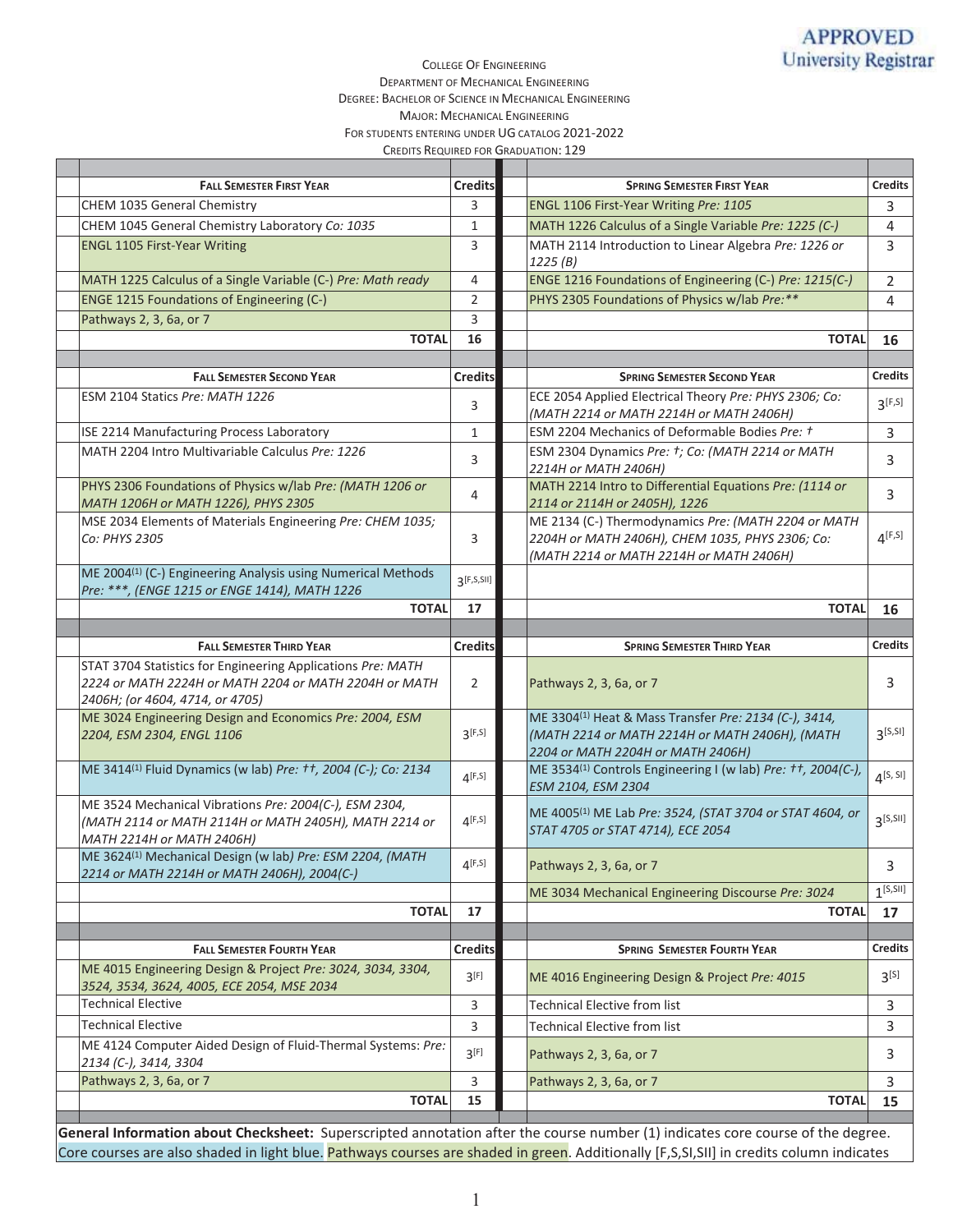# **APPROVED** University Registrar

terms when a course is expected to be offered. Course offerings are subject to change and the availability of sufficient resources. Students should confirm course offerings in advance with their department. Grade requirements in specific courses are indicated in parenthesis. For example, a minimum grade of (C-) must be earned in MATH 1225. This is also shown in the prerequisite list for MATH 1226 where (C-) is indicated next to the MATH 1225 prerequisite.

\*\* *Pre: (MATH 1205 or MATH 1205H or MATH 1225 or MATH 1206 or MATH 1206H or MATH 1226)* 

*\*\*\* Pre: (MATH 2114 or MATH 2114H or MATH 2405H or MATH 2214 or MATH 2214H or MATH 2406H)* 

*† Pre : (2104 or 2114), MATH 2224 or MATH 2224H or MATH 2204 or MATH 2204H)* 

*†† Pre: (MATH 2114 or MATH 2114H or MATH 2405H), (MATH 2204 or MATH 2204H or MATH 2406H), (MATH 2214 or MATH 2214H or MATH 2406H)*

## **Pathways to General Education (Pathways)**

Consult the pathways courses table: https://www.pathways.prov.vt.edu/about/table.html, Pathways courses need to be completed prior to graduation

| Pathways Concept 1:                                                   | <b>Foundational: ENGL 1105</b>     | (3) | Foundational: ENGL 1106        | (3) |
|-----------------------------------------------------------------------|------------------------------------|-----|--------------------------------|-----|
| Discourse (6 hrs foundational, 3 hrs advanced)                        | Advanced: ME 3024, 3034, 4015-4016 |     |                                |     |
| Pathways Concept 2:                                                   |                                    | (3) |                                | (3) |
| Critical Thinking in the Humanities (6 hrs)                           |                                    |     |                                |     |
| Pathways Concept 3:                                                   |                                    | (3) |                                | (3) |
| Reasoning in the Social Sciences (6 hrs)                              |                                    |     |                                |     |
| Pathways Concept 4:                                                   | <b>PHYS 2305</b>                   | (4) | <b>PHYS 2306</b>               | (4) |
| Reasoning in the Natural Sciences (8 hrs)                             |                                    |     |                                |     |
| Pathways Concept 5:                                                   | <b>Foundational: MATH 1225</b>     | (4) | <b>Foundational: MATH 1226</b> | (4) |
| Quantitative and Computational Thinking (11 hrs)                      | Advanced: MATH 2214                |     |                                |     |
| Pathways Concept 6:                                                   | Arts:                              |     |                                |     |
| Critique and Practice in Design and the Arts (7 hr)                   | Design: ENGE 1215 + 1216           |     |                                |     |
| Pathways Concept 7:                                                   |                                    |     |                                | (3) |
| Critical Analysis of Identity and Equity in the United States (3 hrs) |                                    |     |                                |     |

**Electives:** The ME degree requires 12 credits of approved technical electives from a list. Six of the twelve technical elective credits must be from either **Mechanical Engineering (ME)** or **Nuclear Engineering (NSEG) List #1.** A maximum of 3 credits of technical elective may be taken from List #2. Up to 9 credits of technical electives may be taken Pass/Fail. Please see attached list for technical elective choices. Note: Specific ME Majors may require additional technical elective credits and requirements.

**Change of Major Requirements:** Please see http://www.enge.vt.edu/undergraduate-changing-major.html

**Foreign Language Requirements:** Students must have had 2 years of a foreign language in high school or one year at the college level (6 credit hours) of the same language. College-level credits used to meet this requirement do not count towards the degree.

**Satisfactory Progress Towards Degree:** University Policy 91 outlines university-wide minimum criteria to determine if students are making satisfactory progress towards the completion of their degrees. The ME Department fully supports this policy. Specific expectations for satisfactory progress for Mechanical Engineering majors are as follows:

- x Each student must meet the minimum University-wide criteria as described in Policy 91 and summarized in the Undergraduate Catalog http://www.undergradcatalog.registrar.vt.edu/
- Once a student is in the ME major, a student must:
	- o Complete a minimum of 12 credits that apply toward the ME degree during each 12 month period
	- o Maintain an in-major GPA (in-major is calculated using all courses taught under the ME and NSEG designators) of at least 2.00
	- o Maintain an extended in-major GPA (extended in-major is calculated using all courses taught under the ME and NSEG designators plus ESM 2104, 2204 and 2304) of at least 2.00
	- o Complete ESM 2104, MATH 2114 and MATH 2204 within 45 attempted required course credits (not to include Pathways courses, technical electives or free electives)
	- o Complete ESM 2304, ME 2004 and MATH 2214 within 60 attempted required course credits (not to include Pathways courses, technical electives or free electives)
	- o Complete ME 2134(C-), 3524, and (3024 or 3624) with 72 attempted required course credits (not to include Pathways courses, technical electives or free electives)
	- o Complete ME 4015 and 4124 within 90 attempted required course credits (not to include Pathways courses, technical electives or free electives)

**Statement of Hidden Prerequisites:** Prerequisites may change. Students are responsible for pre-requisites and pre-requisites of prerequisites whether specifically spelled out or not on this checksheet. Be sure to consult the University TimeTable or check with your advisor for the most current requirements. There are no hidden pre-requisites in this program of study.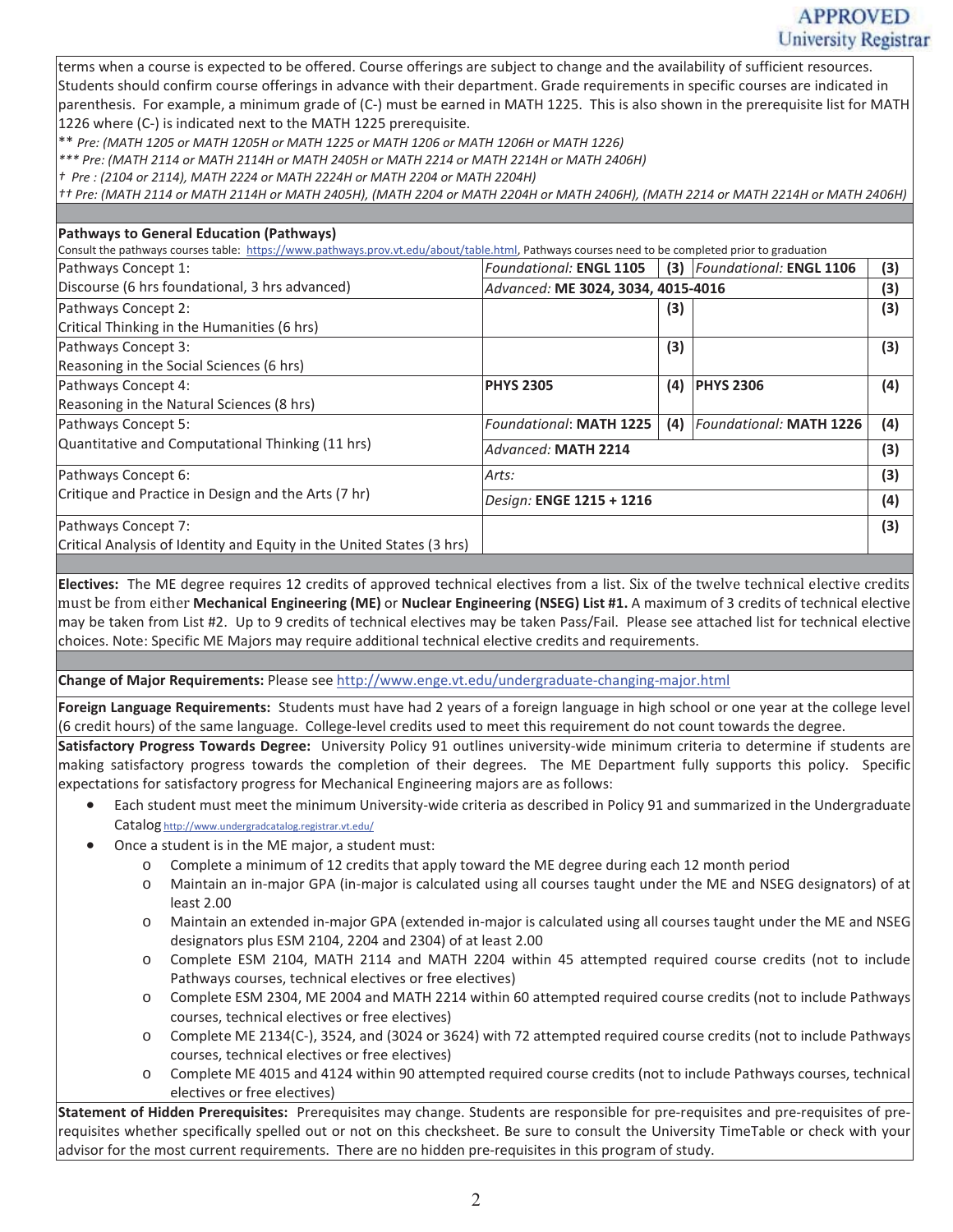**Graduation Requirements:** Each student must complete at least 129 semester credit hours with a minimum overall GPA of 2.00 and a minimum in-major GPA of 2.00. In-major GPA is determined from all courses with ME and NSEG (nuclear) designators.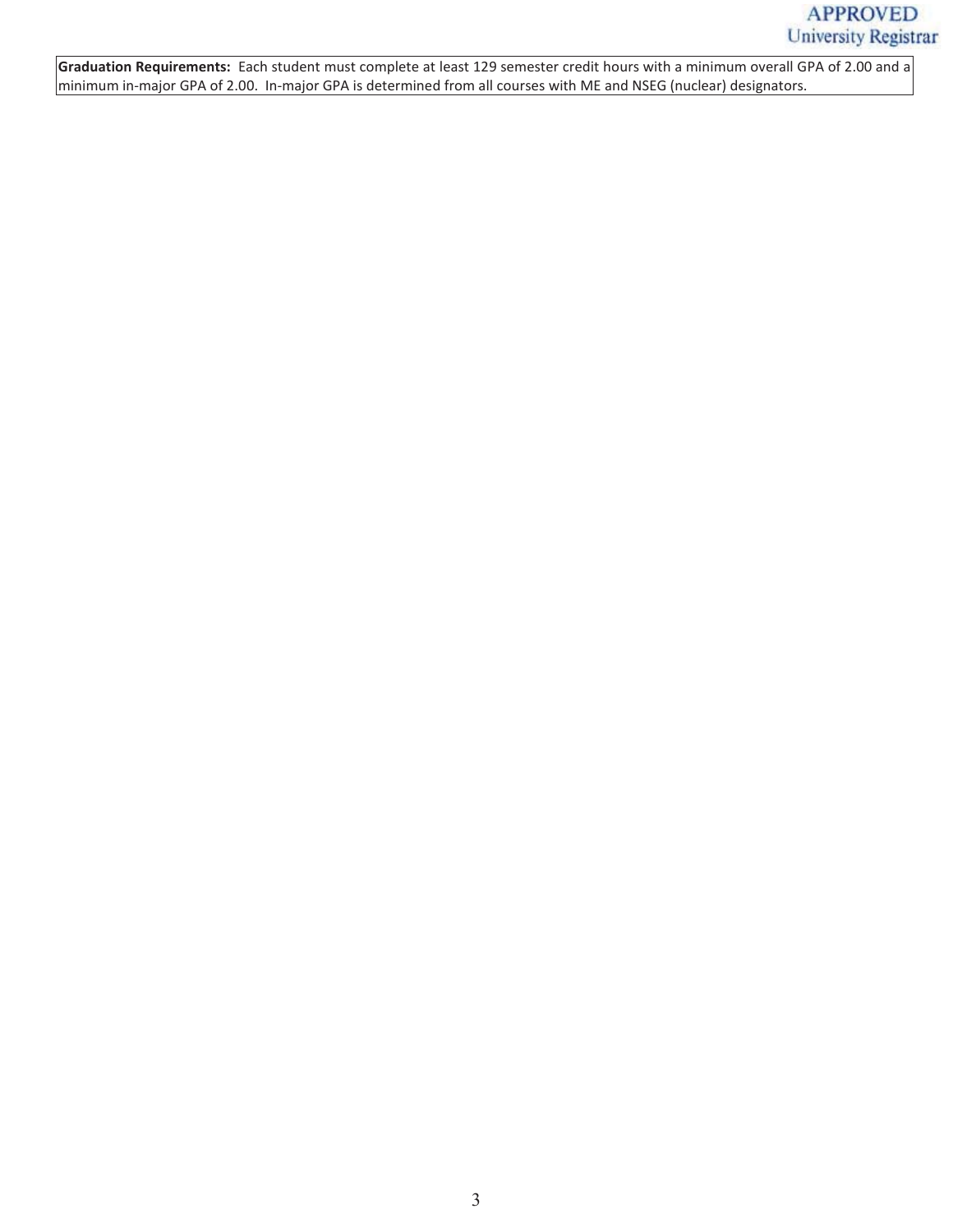# **APPROVED** University Registrar

### **Department of Mechanical Engineering Technical Elective Lists For Students Entering Under UG Catalog 2021-2022**

Technical electives must be selected from either List #1 or a combination of Lists #1 and List #2. Six (6) credits must be from ME or NSEG List #1. A maximum of 3 credits are allowed from List #2.

#### **Department of Mechanical Engineering Technical Elective List #1**

**Aerospace and Ocean Engineering (AOE):** Any 3000 or 4000 level AOE course except 3014, 3034, 3044, 3054, 3984\*\*, 4004, 4024, 4065, 4066, 4105, 4106, 4165, 4166, 4205, 4206, 4234, 4265, 4266, 4974\* , 4984\*\*, 4994\* .

**Biological Systems Engineering (BSE):** 3324, 3334, 3504, 3524, 4304, 4344, 4394, 4544, 4604.

**Biomedical and Veterinary Science (BMVS):** 4064.

**Biomedical Engineering (BMES):** Any non-duplicating 3000 or higher level BMES courses except 3984\*\*, 4974\*, 4984\*\*, 4994\* & 5974\*.

**Building Construction (BC):** Any 3000 or 4000 level BC course except 3984\*\*, 4974\*, 4984\*\*, and 4994\* .

**Chemical Engineering (CHE):** 3134, 3144, 3184, 4104, 4185, 4186, 4214, 4224, 4544.

**Chemistry (CHEM):** 3615, 3616, 3625, 3626, 4074, 4114, 4124, 4404, 4424, 4524, 4534, 4554, 4615, 4616, 4634, 4734.

**Civil and Environmental Engineering (CEE):** Any 3000 or 4000 level CEE course except: 3304, 3684, 3984\*\*, 4804, 4974\*, 4984\*\*, and 4994\*.

**Computer Science (CS):** 3114, 3214, 3304, 3704, 3714, 3724, 3744, 3754, 3824, 4104, 4114, 4204, 4214, 4234, 4244, 4254, 4304, 4414, 4504, 4570, 4604, 4704, 4804.

**Electrical and Computer Engineering (ECE):** Any 3000 or 4000 level ECE course except 3054, 3204, 3274, 3714, 3984\*\*, 4584, 4704, 4805-4806, 4974\* , 4984\*\*, 4994\* .

**Engineering (ENGR):** 3124, 4134.

**Engineering Science and Mechanics (ESM):** 3054, 3064, 3124, 3154, 3334, 4024, 4044, 4084, 4105, 4106, 4114, 4154, 4204, 4224, 4234, 4245, 4246, 4304, 4444, 4614, 4734.

**Geological Sciences (GEOS):** 3104, 4164.

**Industrial and Systems Engineering (ISE):** 3004, 4004, 4015, 4214, 4264, 4304, 4414, 4424, 4624, 4644, 4654.

**Materials Science and Engineering (MSE):** Any 3000 or 4000 level MSE course except 3094 3114, 3344, 3354, 3884, 3984\*\*, 4075, 4076, 4085, 4086, 4894, 4974\*, 4984\*\*, 4994\*.

**Mathematics (Math):** 3034, 3214, 3224, 4124, 4175, 4225, 4226, 4234, 4245, 4246, 4425, 4426, 4445, 4446, 4564, 4574.

**Mechanical Engineering (ME):** Any non-required or non-duplicating 3000 or higher level ME course except 3124, 3134, 3404, 3514, 3614, 3504, 3984\*\*, 4454, 4504, 4974\* , 4984\*\*, 4994\* , and 5974\* .

**Mining and Minerals Engineering (MINE)**: Any 3000 and 4000 level MINE course except: 3984\*\*, 4535, 4536, 4554, 4974\*, 4984\*\*, 4994\*.

**Nuclear Engineering (NSEG):** Any non-duplicating 3000 or higher level NSEG course except: 3984\*\*, 4974\*, 4984\*\*, 4994\*.

**Physics (PHYS):** 3355, 3356, 3405, 3406, 3655, 3656, 3704, 4315, 4316, 4455, 4456, 4504, 4554, 4574, 4614, 4624, 4674, 4714.

**Statistics (STAT):** Any 3000 or 4000 level Stat course except: 3XXX, 3005, 3006, 3604, 3615, 3616, 3704, 3984\*\*, 4524, 4604, 4705, 4706, 4714, 4804, 4964, 4974\*, 4984\*\*, 4994\*.

**Urban Affairs and Planning (UAP):** 4374, 4394.